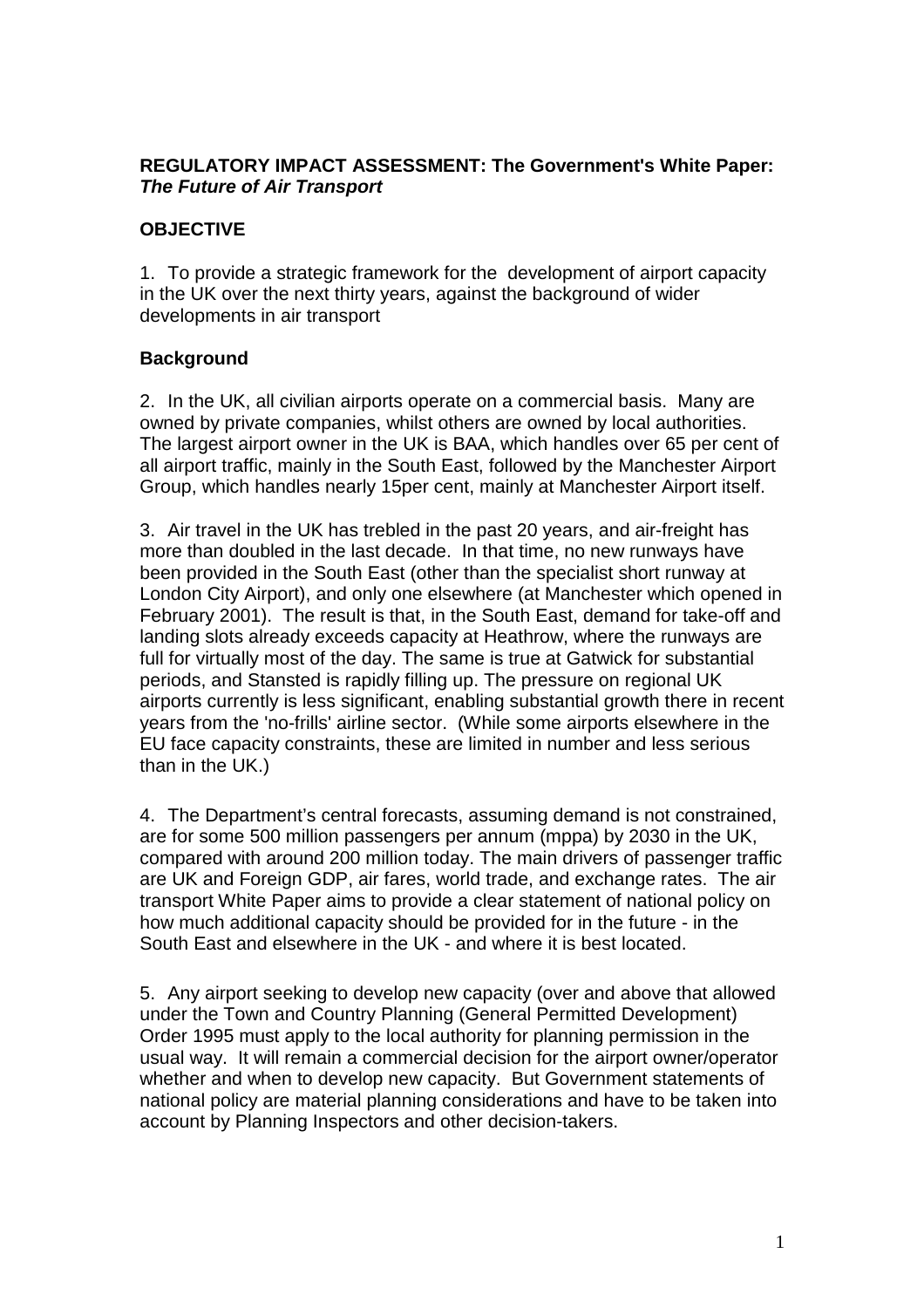In reaching our conclusions in the White Paper, we have been conscious of the Government's responsibility to balance the economic, environmental and social costs and benefits; whilst protecting the rights and interests of individuals. The studies and consultations we have undertaken in preparing the White Paper have been designed to help the Government to reach decisions which strike a fair balance for all, and in all parts of the UK; and should provide a sound and sustainable basis on which to plan the future of aviation in the UK.

# **AIRPORT CAPACITY**

6. To inform policy for the White Paper, the Government commissioned a wide-ranging programme of regional air services studies. One of these was the South East and East of England Regional Air Services Study (SERAS). The SERAS objective was to give a better understanding of the demand for, and constraints on, airports and air services development in the South East and East of England over the next 30 years, and to consider options for future development. A formal appraisal process was adopted, in each case focusing on the following issues: additional airport capacity, economic benefits, employment, impact on roads and rail, land and property, heritage sites, ecology, water, noise, air quality, impact on regional planning, and land use/urbanisation.

7. For the six regions outside the South East, individual Regional Air Services (RAS) studies (the Part 1 RAS studies) were carried out in 1999- 2000, followed in 2001-2002 by a single co-ordinating study known as RASCO (the Part 2 study) which looked at cross-regional as well as regional issues. RASCO revisited the original RAS study forecasts using an updated model and produced forecasts for a range of UK-wide policy scenarios. It also developed a more detailed appraisal framework based on that used for SERAS Stage 1 and integrated the findings of a range of high-level strategic studies that were undertaken in parallel including work on freight, noise and air quality, regional economic impacts and rail/air substitution. The Part 1 and 2 RAS studies flagged the potential need for new runway capacity in both the Midlands and Scotland by 2030. In order to address these issues two runway capacity studies (the Part 3 studies) were commissioned in 2001 to examine options for additional runway capacity in those regions and followed much of the more detailed appraisal framework from SERAS Stage 2.

# **REGIONAL AIR SERVICES CONSULTATION**

8. The outcomes from the SERAS and RASCO studies informed a set of seven consultation documents issued in the summer of 2002 on *The Future Development of Air Transport in the United Kingdom*. Those consulted included: airports, airlines, local authorities, regional/devolved assemblies, RDAs, economic representatives (*e.g.* chambers of commerce, CBI, federation of small businesses) environmental organisations (e.g. English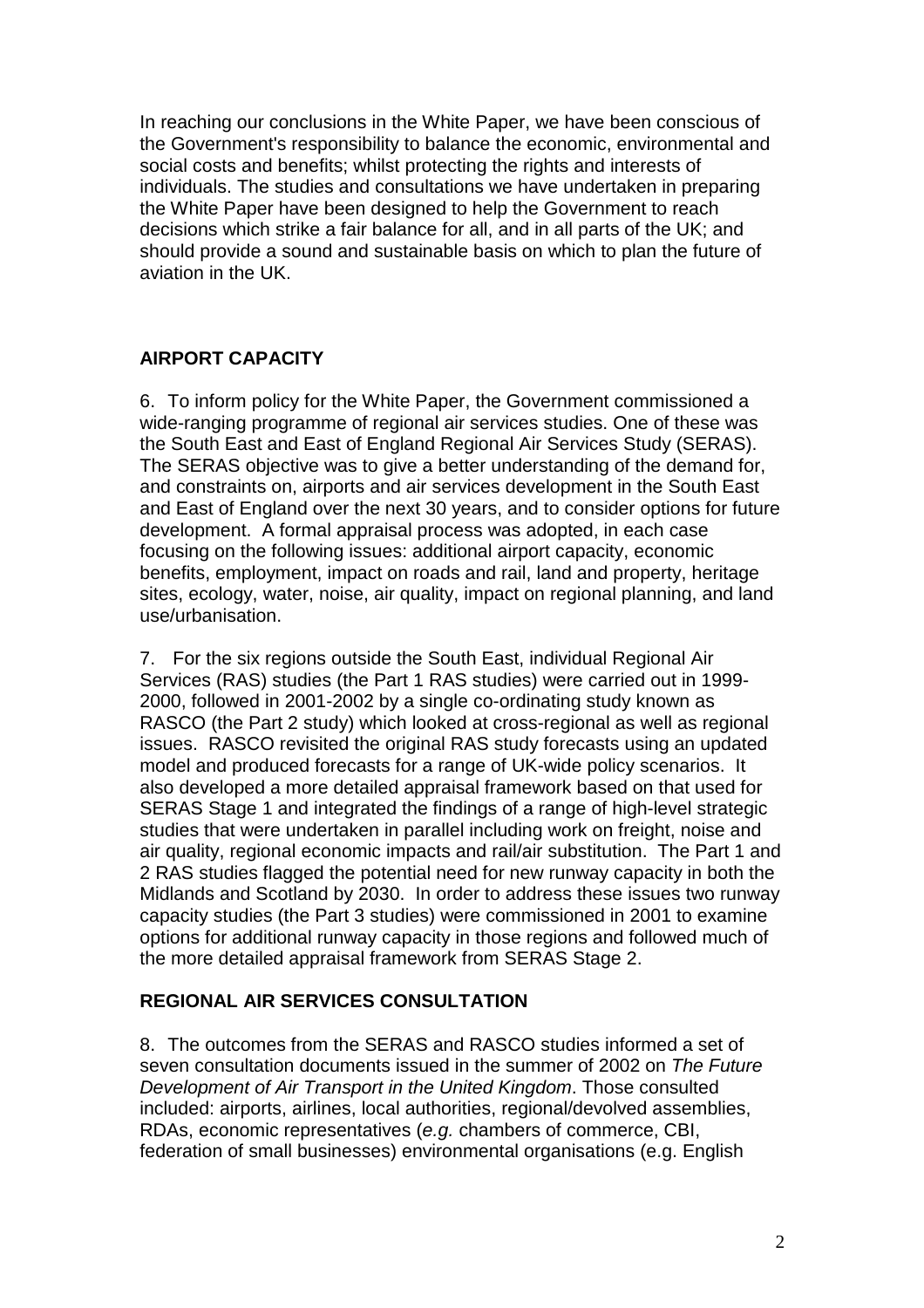Nature, English Heritage, Friends of the Earth, RSPB) and residents' organisations, as well as individual members of the public.

9. The responses to the consultation covered a wide range of views and were carefully considered to inform conclusions for the White Paper (further information on the consultation responses is at paragraphs 55-61). A full summary of the responses to the consultation is being published alongside the White Paper and is available on the DfT web-site.

10. In the 1998 Integrated Transport White Paper the Government stated its intention, subject to the consultation, to encourage the growth of regional airports to meet local demand for air travel, where consistent with sustainable development principles. This was aimed at maximising the contribution they make to local and regional economies, relieving pressure on congested airports in the South East of England and reducing the need for long surface access journeys (particularly by road) to South East airports.

11. The key questions for consultation were:

- should new airport capacity be provided over the next thirty years and if so, how much?
- where should any additional runway capacity be provided?
- what measures should be taken to control or mitigate the effects?

# **RISKS**

12. Failure to articulate a clear national policy for airports around the country would result in no strategic framework for future development. It would perpetuate the uncertainties that have dogged planning inquiries in recent years, in particular that for Terminal 5 at Heathrow. In some cases, lack of a clear plan would run the risk that the necessary land for future airport expansion might be lost to other development.

13. Failure to provide for an appropriate amount of additional airport capacity would result in some people being priced out of flying altogether and some air traffic being diverted to continental airports – in both cases with the loss of economic benefits to the UK economy, and passengers having to make longer surface journeys to access air services. That would also be contrary to the sustainable approach to aviation that the Government is seeking to promote.

# **OPTIONS**

14. The comments above explain the importance the Government attached to preparing the White Paper, and why doing nothing was not considered a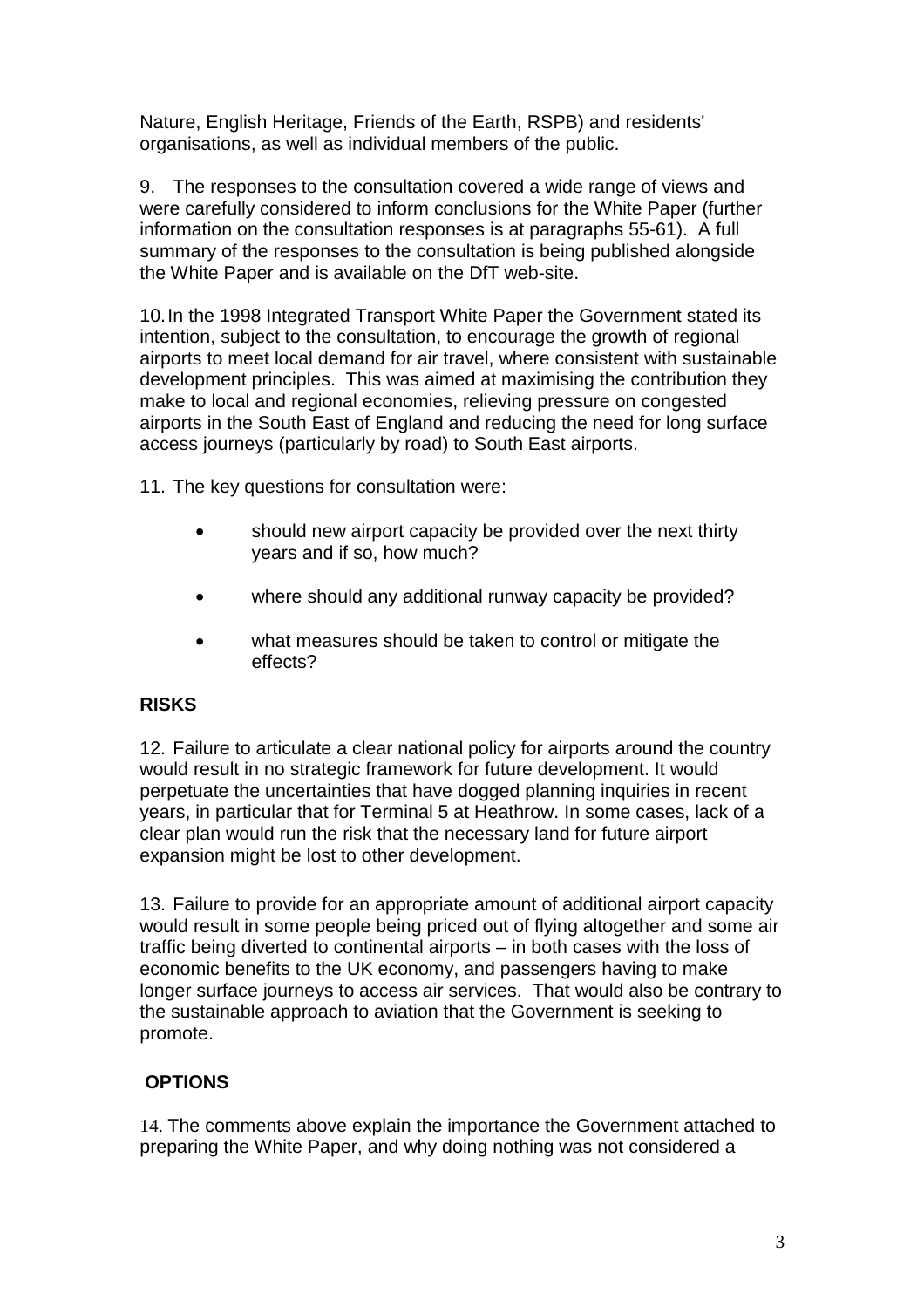tenable option. In the South East, the main options for providing additional runway capacity were one, or a combination, of the following:

- one, two or three additional runways at Stansted
- one new short runway at Heathrow;
- one or two new runways at Gatwick;
- up to four runways at a new airport at Cliffe, on the Thames Estuary.

15. In the other regions, major runway options considered in detail included:

- three new runways at a new site in the Midlands near Rugby;
- one close or wide spaced parallel runway at Birmingham;
- one wide spaced parallel runway at East Midlands;
- one close or wide spaced parallel runway at Edinburgh;
- one close spaced parallel runway at Glasgow.

16. The potential need for associated infrastructure has also been considered, both in relation to these options and at other airports, including the need for additional terminal and apron capacity, taxiways and, in some cases, runway extensions.

### **MAIN BENEFITS**

17. The main quantifiable benefits of each major runway option were national economic benefits<sup>[1](#page-3-0)</sup> as described at paragraph 24 *et seq*. below, net of capital costs . The air services studies and the seven regional consultation documents include detailed economic appraisal of the various airport options. After allowing for capital costs, the net benefits of additional runway options in the South East, above a baseline of maximum use of existing runways (and no constraints on development elsewhere) were estimated as follows:

• **Stansted: One new runway** 

Economic benefits: £5.4 billion Employment: 56,000 jobs (direct and indirect at 2030)

### • **Heathrow: One new runway**

 $\overline{a}$ 

Economic benefits: £6.3 billion Employment: up to 117,000 jobs (direct and indirect by 2030)

### • **Gatwick: One new runway (close parallel 2024)**

<span id="page-3-0"></span><sup>&</sup>lt;sup>1</sup> Source: Airport Development Options in the National Consultation Documents: New Green Book Revisions www.dft.gov.uk/stellent/groups/dft.aviation/documents/page/dft\_aviation.507467.pdf

February 2003, which gives benefits, costs, and net benefits. All benefits and costs calculated assuming a 3.5 per cent discount rate, 3 year benefit delay and cost optimisation bias.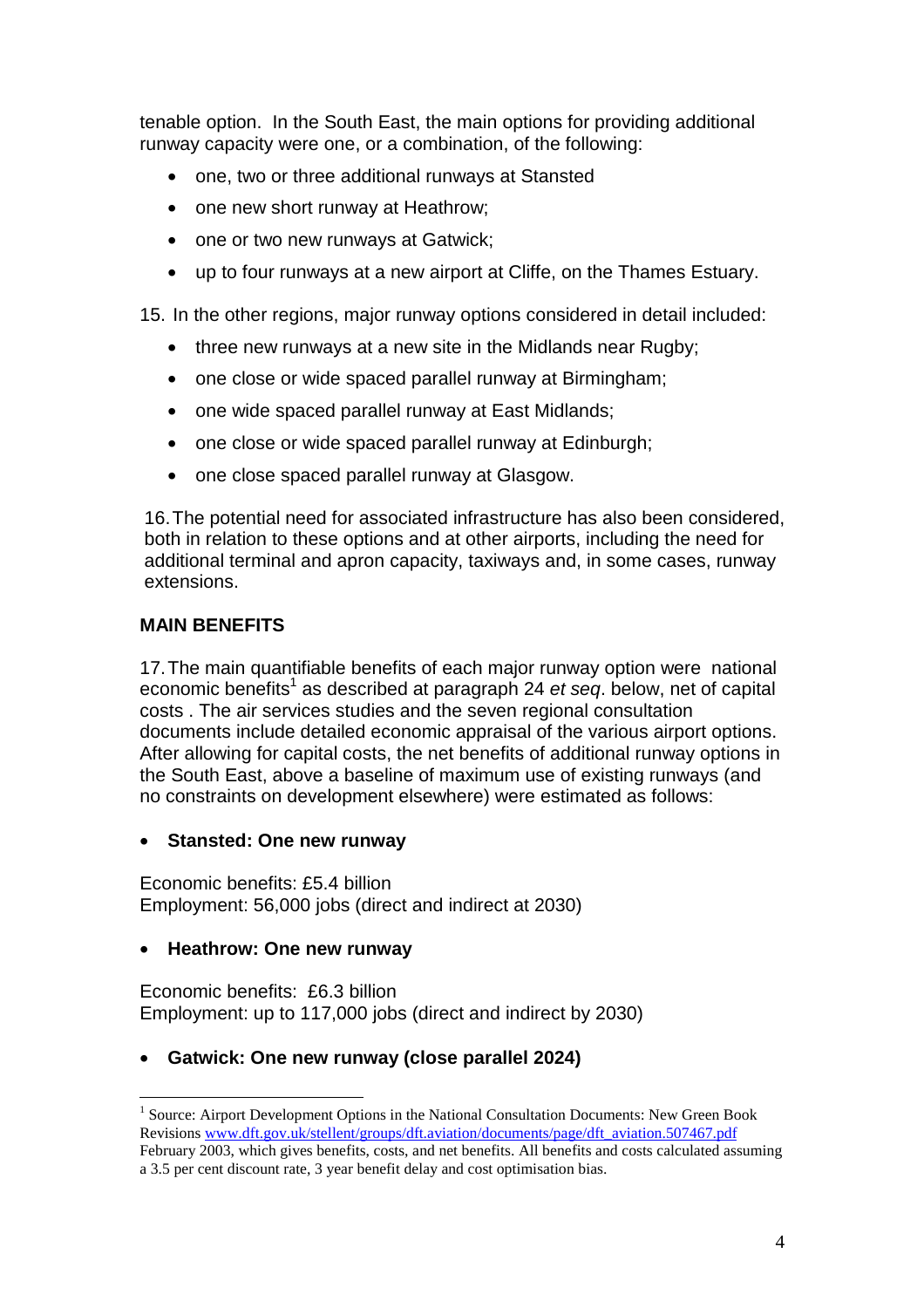Economic benefits: £2.0 billion Employment: up to 51,000 jobs (direct and indirect by 2030)

18. The net economic benefits from the various possible combinations of new runways at these three airports were also calculated, and ranged up to £32 billion for three new runways, rising to £46 billion above what is currently in the planning system.

# • **Cliffe: Four new runways**

Economic benefits: £10.6 billion Employment: up to 79,000 jobs (direct and indirect by 2030)

19. Net economic benefits in the regions have only been calculated for specific new runway options. Depending on the amount of capacity provided in the SE, the net economic benefits of the specific new runway options at regional airports explicitly supported in the White Paper are estimated at:

### Edinburgh

- Additional new close spaced runway opening in 2013: £0.7 to £1.9 billion;
- Additional new close spaced runway opening in 2023: £0.9 to £1.5 billion.

(Estimates based on phased development; higher end of range assumed Glasgow constrained to 14mppa )

### Glasgow

- Additional new close spaced runway opening in 2023: -£0.3 billion.
- Additional new close spaced runway opening in 2029: £0.05 billion;

### Birmingham

• Additional wide spaced 2000m runway opening in 2016: £ 2.0 - £3.9 billion.

20. Options for noise mitigation in connection with airports ranged from doing nothing (*i.e*. leaving existing voluntary schemes in place with no further national policy), to regulating for a common national standard to be applied at all airports.

# **BUSINESS SECTORS AFFECTED**

21. The main sectors directly affected will be airport operators, airlines, other sectors of the aviation industry and support services, and the tourism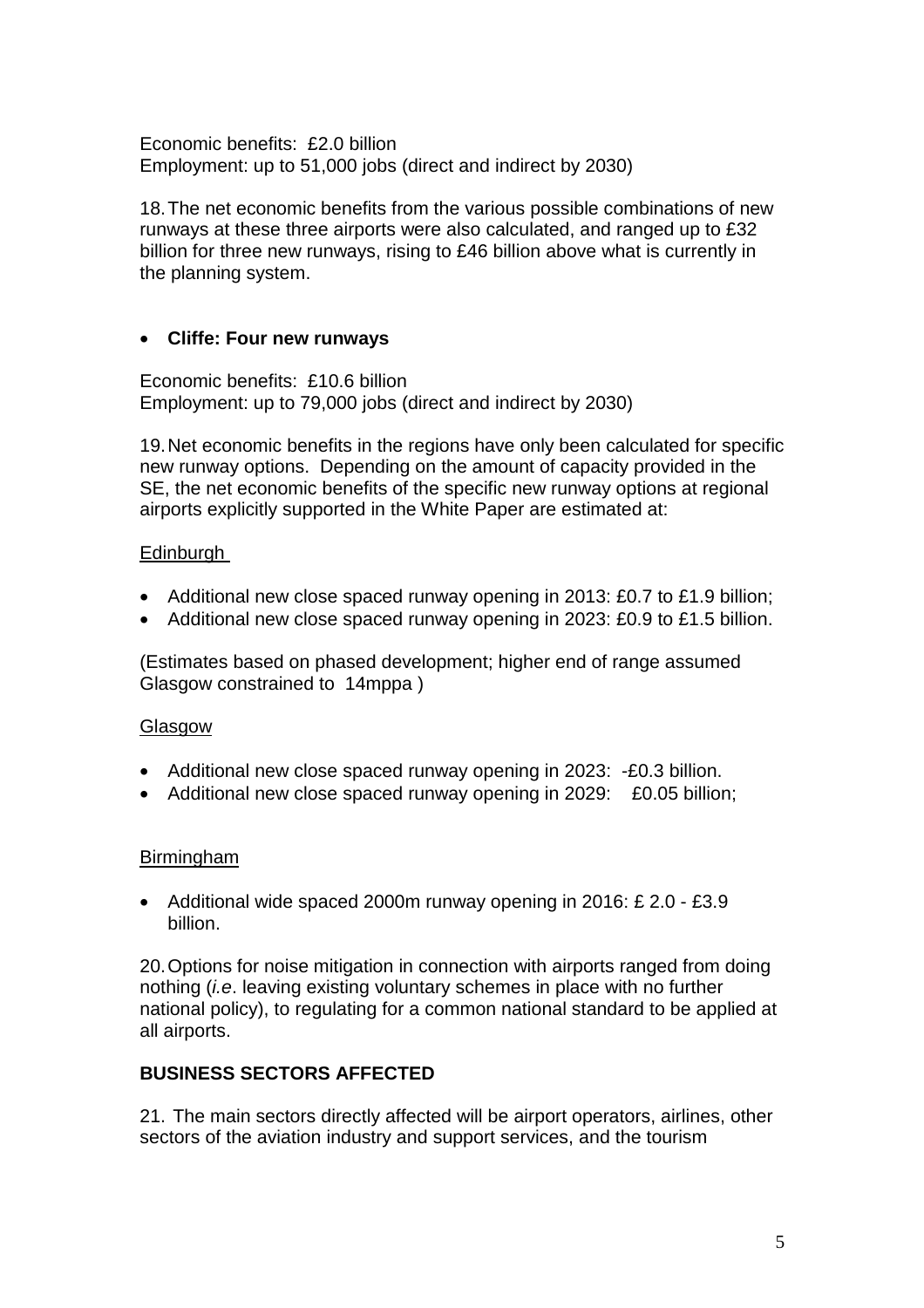industry<sup>2</sup>. An expanded aviation sector would also benefit all businesses that rely on air travel for access to markets. Many of these are among the fastest growing and highest value generating sectors, such as financial and business services, computing, research and development and other hi-tech industries, which are crucial to the prosperity of the country.

22. Airport operators and airlines will also be affected by any proposals for noise mitigation in connection with airport development and use, since the costs will need to be recovered through landing charges.

### **ECONOMIC BENEFITS**

 $\overline{a}$ 

2[3](#page-5-1). The core benefits to passengers $^3$  come from time-savings in being able to fly from their preferred airport, and having a greater choice of service frequencies and routes. The impacts on fares vary, depending on underlying demand at each airport.

24. The net economic benefits in paragraph 17-19 above are shown as present values discounted at 3.5 per cent in real terms in line with the latest HMT 'Green Book' guidelines. This takes into account the construction and maintenance costs of additional airport infrastructure (including an appropriate share of necessary investment in road and rail links).

25. Benefits to international transfer passengers are not included in the economic figures, but benefits to passengers with UK origins or destinations from the increase in air services and frequencies enabled by the international transfer market are counted. Producer benefits to airports where expansion takes place are included but not benefits to UK airlines, since in principle they could re-direct their activities to other world locations ; indeed EU liberalisation already allows this to some extent . In particular, these figures do not include benefits to airlines and passengers from relieving aircraft delays; this might add an additional £3 billion if adequate capacity were provided.

<span id="page-5-0"></span> $2$  UK residents travelling abroad increase their welfare. As described in for example the South East and Scottish consultation documents, the net impact on the balance of trade depends on the number of additional inbound and outbound tourists , and their expenditure levels.

<span id="page-5-1"></span><sup>&</sup>lt;sup>3</sup> Para 5.25 and footnote 4 of the Treasury 'Green Book " Appraisal and Evaluation in Central Government ', January 2003 [http://greenbook.treasury.gov.uk/ ] says that '… appraisals should take account of all benefits to the UK. This means that as well as taking into account the direct effect of interventions, the wider impacts on other areas of the economy should also be considered. All impacts (including costs and benefits, both direct and indirect ) on non-UK residents and firms should be identified and quantified separately where it is reasonable to do so, and if such impacts might affect the conclusions of the appraisal. '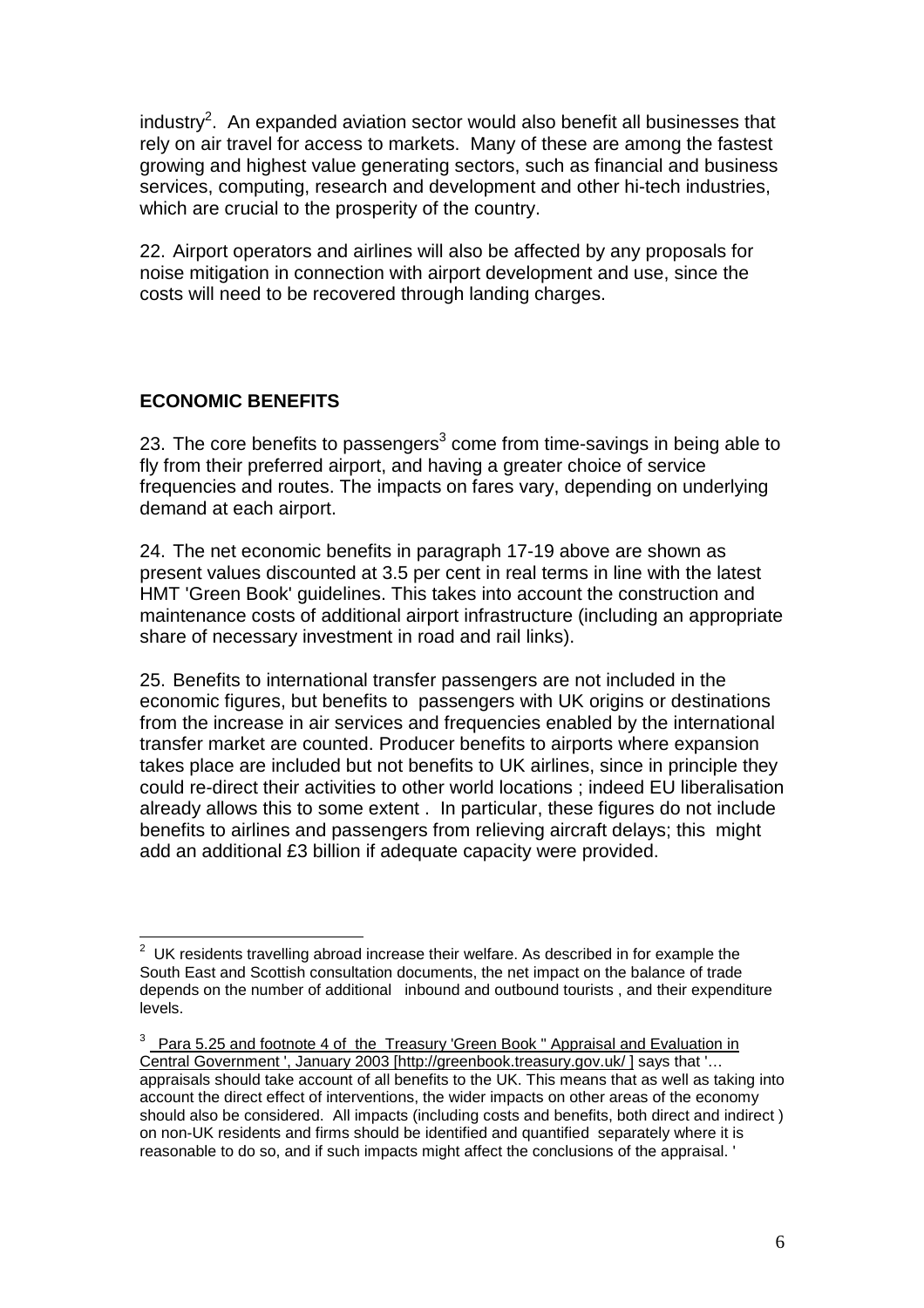26. The figures for national economic benefits of additional runways in the South East assume that airport capacity is provided outside the South East to meet demand there. The national economic benefits from increased capacity in the South East would be higher still if capacity in the regions was constrained. Similarly, if no runways were provided in the South East, the economic benefits in the regions would be higher, although the overall benefit would be lower.

27. Although the majority of demand will continue to be in London and the South East, the calculations assume faster growth in underlying demand in the regions. Aviation is an important contributor to local and regional economies both as an employer and as a producer of wider economic benefits. In many regions, airports and the associated businesses are major employers in the local economy. Airports can also stimulate the development of business clusters and contribute to the regeneration of the local economy.

28. Access to air services in the regions also facilitate inward investment and are often cited by businesses as one of the key factors in deciding location. It is one of the most important factors in improving regional competitiveness compared to the SE and in UK competitiveness.

29. Aviation is also vital for providing connections to remote areas such as lifeline services to the Highlands and Islands and the Isles of Scilly. Many peripheral regions are suffering from an ageing population with net outward migration. The availability of air services can be a deciding factor in encouraging people, especially young people, to stay in remote areas or to relocate there. The same is true for businesses in peripheral regions. For example, a survey for Highlands and Islands Enterprise found that more than half of tourism-based companies stated that over 10per cent of their turnover was dependent on the Inverness-Gatwick route. For non-tourism based companies this proportion was nearly a third, and if the route were to cease this would adversely affect business and employment.

### **Wider economic benefits**

30. A thriving aviation industry is good for the national economy – currently contributing over £10 billion a year to national GDP; it is good for regional and local employment; and it offers people a wider range of travel choices. Wider but not quantified economic benefits were identified as:

- the potential increase in productivity across the economy as a whole due to an increase in aviation capacity;
- the increase in foreign direct investment and trade; and
- benefits to particular industries, e.g. tourism, heavily dependent on aviation.

### **Employment**

31. An estimated quarter of a million people are employed directly or indirectly in the aviation industry. If airport capacity is increased, levels of airport related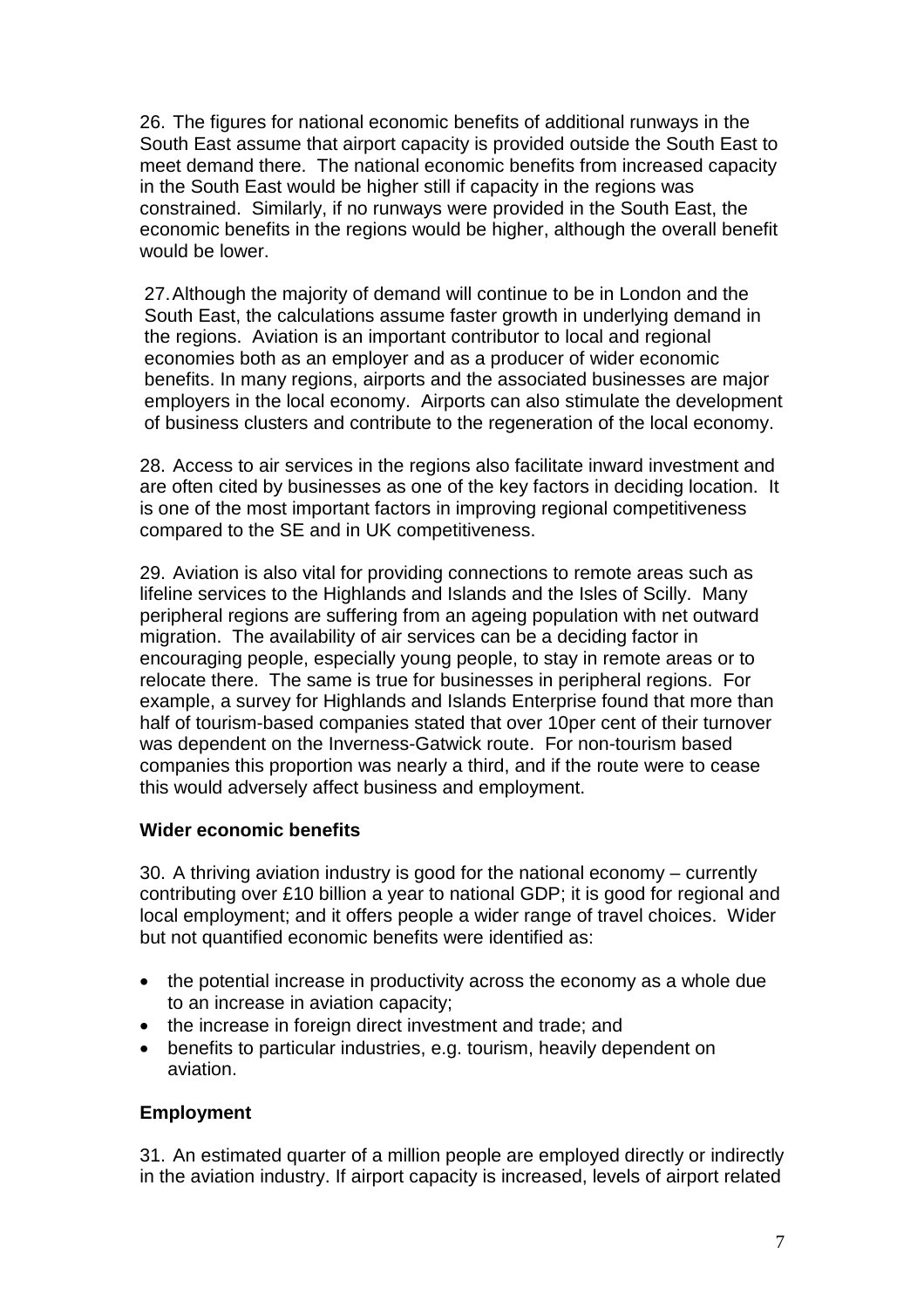employment will also increase, even after allowing for productivity gains (see paragraphs 17-19 above.

# **Tourism**

32. Aviation plays a major supporting role to the tourism industry: holidays abroad account for some 70per cent of trips by UK air passengers each year; and three quarters of the 13 million foreign tourists to London every year come by air. Tourism is particularly important to many regional and local economies (e.g. Highlands of Scotland, Cornwall, Lake District). A number of airports and regional stakeholders are currently looking at ways of encouraging more foreign tourists to visit peripheral regions direct, for example through promoting inbound services to convenient airports (e.g. Inverness, Newquay, Carlisle).

# **COSTS**

# **Economic Costs of 'Do Nothing' Option**

33. Our modelling suggests that if no new runways are provided, passengers at all the major London airports would face large fare increases by 2030, averaging £100 per return journey (at today's prices). Scarce capacity in the South East would adversely affect businesses in the UK regions which rely on access to the extensive route networks available at the major South East airports. Unmet demand might result in some connecting air traffic shifting to airport hubs in Continental Europe.

# **Environmental costs**

34. The main environmental impacts capable of approximate quantification in monetary terms are noise from aircraft and the effect of aircraft emissions on global warming. The benefits of airport expansion – in the event of three or four new runways - might be reduced by between £1 billion and £2.5 billion if these costs were fully reflected. Estimates of the health costs arising from local air quality were even more uncertain, and ranged from a level too low to be significant up to a range of some £100m-£200m per year.

# **(i) CO2**

35. As described in, for example, the consultation document for the South East , calculations were made of the external costs in monetary terms arising from aircraft emissions of  $CO<sub>2</sub>$  (as the principal indicator of aviation's impact on climate change). Government has calculated that meeting the cost of  $CO<sub>2</sub>$ emissions might lead to a 10 per cent increase in air fares which would reduce demand by roughly an equivalent amount, on the basis of a plausible value for price elasticity of demand. On the other hand, stronger competition than was assumed in our national forecasts could lead in the longer term to passenger numbers being at least 10 per cent. higher - principally from higher than expected growth in no-frills carriers and the competitive impact of this on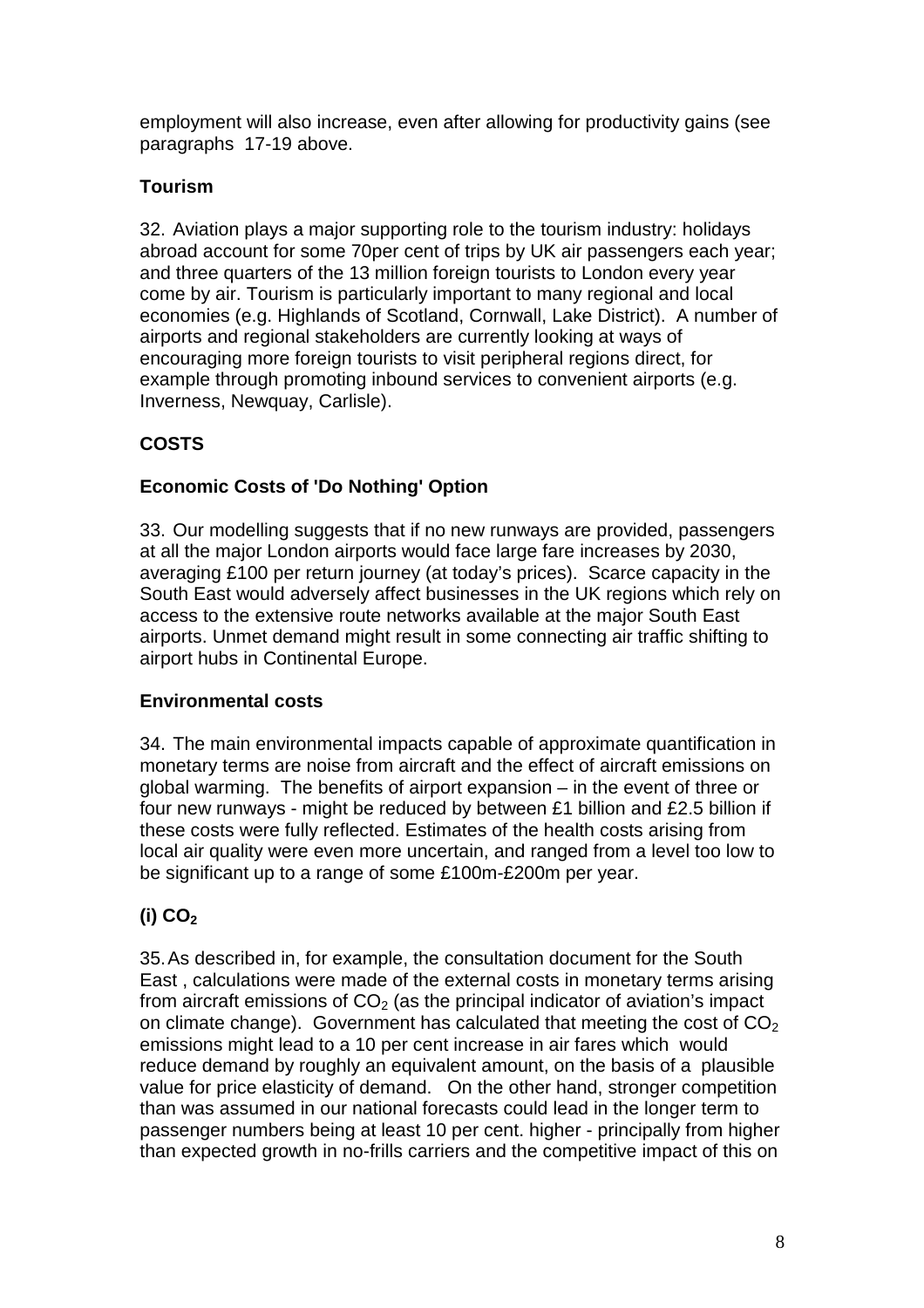traditional short haul airlines. This would offset the 10 per cent. reduction in demand due to the  $CO<sub>2</sub>$  adjustment.

# **(ii) Noise**

36. The most significant local negative impact of aviation is probably the annoyance caused by aircraft noise. The approximate onset of significant community annoyance from daytime noise is marked by the 57dBA noise contour. Properties near airports or under flight-paths may have lower values, due to aircraft noise, than they would in its absence (though the advantages of proximity to airports may have offsetting positive effects). There is tentative evidence that high noise levels experienced at schools under flight paths can have a negative impact on pupil attainment.

37. Monetary values for the effects of noise were estimated by assessing the impact of increased air traffic noise on house prices around the affected airport. Past research has tentatively found that a 1dBA lasting change in noise results in an approximate 0.5 to 1 per cent change in house prices. Starting from an estimate within this interval, values at Heathrow were calculated to range between 36 and 40 pence per passenger; at all other airports in the South East, estimated noise values never exceed 5 pence per passenger. For Heathrow, where the noise impacts are an order of magnitude greater than at any other South East airport, the increase in traffic from a third runway (27mppa, *i.e.* 116mppa with a new runway compared to 89mppa without) would add about £120m of costs in present value terms.

38. In terms of actual numbers of people affected by aircraft noise, we have estimated the numbers who might be affected in 2030 by daytime noise in excess of 57dBA with the addition of one new runway. The figures are shown below.

|                                 | Number of people within 57dBA<br>daytime noise contour (2030) |
|---------------------------------|---------------------------------------------------------------|
| Stansted - 1 new runway         | 14,000                                                        |
| Heathrow $-1$ new runway        | 332,000                                                       |
| Gatwick $-1$ new close parallel | 9,000                                                         |
| runway                          |                                                               |
| Birmingham - 1 wide spaced      | 103,000                                                       |
| runway                          |                                                               |
| Edinburgh - 1 new close spaced  | 3,300                                                         |
| runway                          |                                                               |

39. Costs to airport operators of any noise mitigation will depend on the extent of the problem locally and on the measures taken to address it. The Government has announced in the White Paper, that it would retain and, where necessary, strengthen, the current regulation of noise at Heathrow, Gatwick and Stansted airports, including consultation on a new night noise regime. And that it will also consider exercising similar powers at other airports if there is evidence that a major noise problem is being dealt with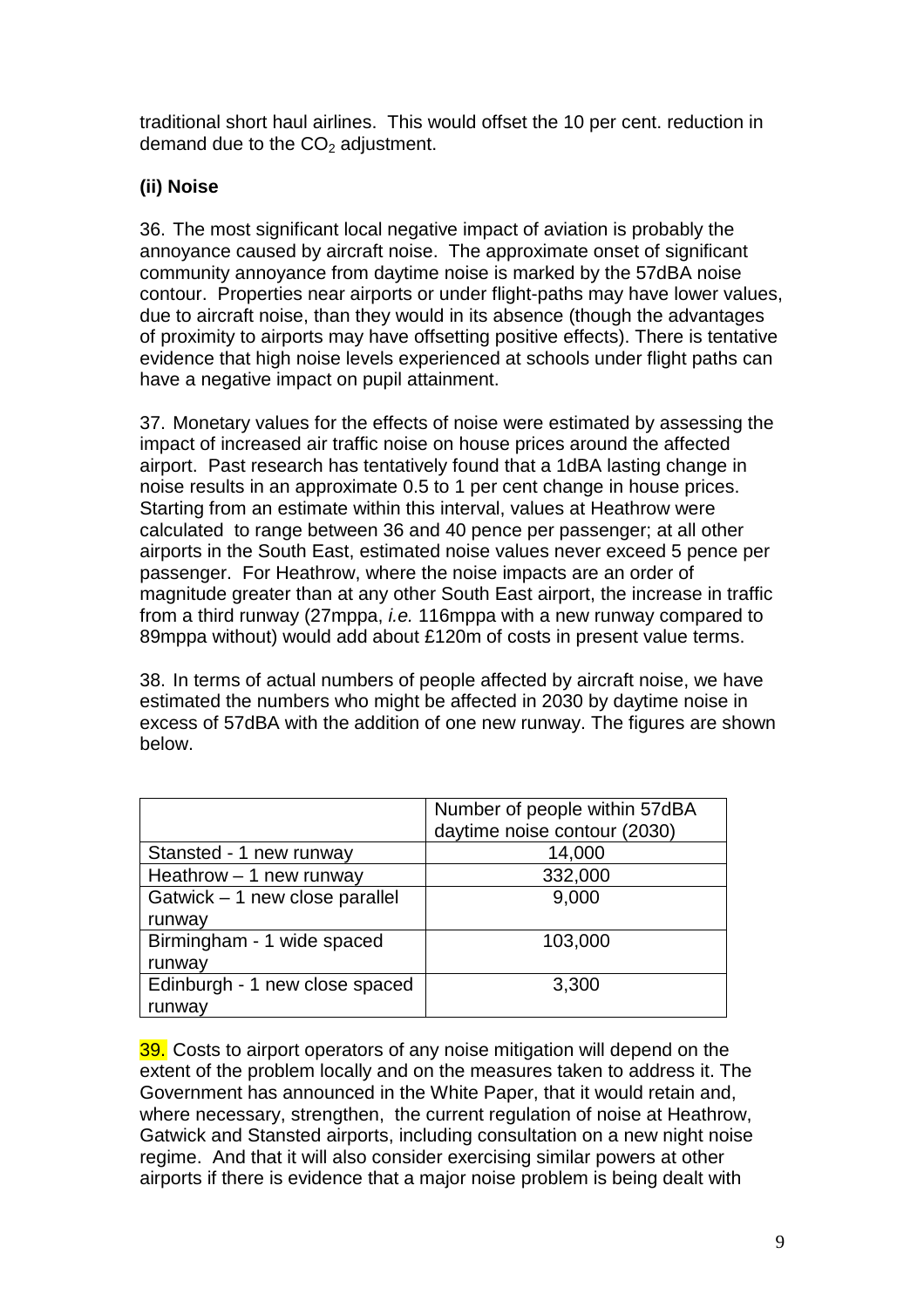inadequately through local controls. The Government has also said in the White Paper that it believes that new legislation should be introduced, when Parliamentary time allows, to strengthen and clarify noise control powers both at larger commercial airports and at smaller aerodromes - for example, so that controls such as night restrictions can be set on the basis of noise quotas alone, without a separate movements limit. (See also paragraphs [74-79] below).

# **Local air quality**

With respect to local air quality, SERAS estimated the number of people exposed to an exceedence of EU mandatory limits for key pollutants nitrogen dioxide ( $NO<sub>2</sub>$  and particulates ( $PM<sub>10</sub>$ ). EU limit values for  $NO<sub>2</sub>$  are binding from 2010, and those for  $PM_{10}$  are binding from 2005 with further tightening from 2010. In both cases there are separate limits for annual mean and 24-hour mean concentrations. SERAS appraisal was based on what was held to be the more stringent objective in each case: the annual mean figure for NO<sub>2</sub> of 40 microgrammes/ m<sup>3</sup> and the 90<sup>th</sup> percentile of the running 24hour mean concentrations of 50 microgrammes/ $m^3$  for PM<sub>10</sub>.

For all runway options no people living near airports were forecast to be exposed to levels of PM<sub>10</sub> in exceedence of EU limits. There may be a health impact on people exposed to less than the exceedence, but this cannot be quantified on the basis of current knowledge.)

For  $NO<sub>2</sub>$ , the SERAS appraisal was based on conservative assumptions about future engine technology, and it was felt that this was likely to result in an overestimation of the number of people exposed to exceedences of EU limits. Sensitivity tests (re-modelling) - at Heathrow and Stansted for 2015, and Heathrow only for 2020 - were carried out involving more aggressive assumptions.

|                                 | People predicted to be exposed to EU limits on<br>NO <sub>2</sub> |                                                       |
|---------------------------------|-------------------------------------------------------------------|-------------------------------------------------------|
|                                 | Original consultation<br>figures $(2030)$                         | <b>Revised figures</b><br>following sensitivity tests |
| Stansted - 1 new runway         | 45                                                                |                                                       |
| Heathrow $-1$ new runway        | 35,000                                                            | 5,235                                                 |
| Gatwick $-1$ new close parallel | 3,833                                                             | 0*                                                    |
| runway                          |                                                                   |                                                       |
| Birmingham - 1 wide spaced      | 21                                                                | 0                                                     |
| runway                          |                                                                   |                                                       |
| Edinburgh - 1 new close spaced  | No exceedences                                                    | N/A                                                   |
| runway                          | forecast                                                          |                                                       |

It should be noted that air quality modelling is a complex and uncertain area, and the figures presented below reflect this:

\*Based on an interpolation of the Heathrow sensitivity test.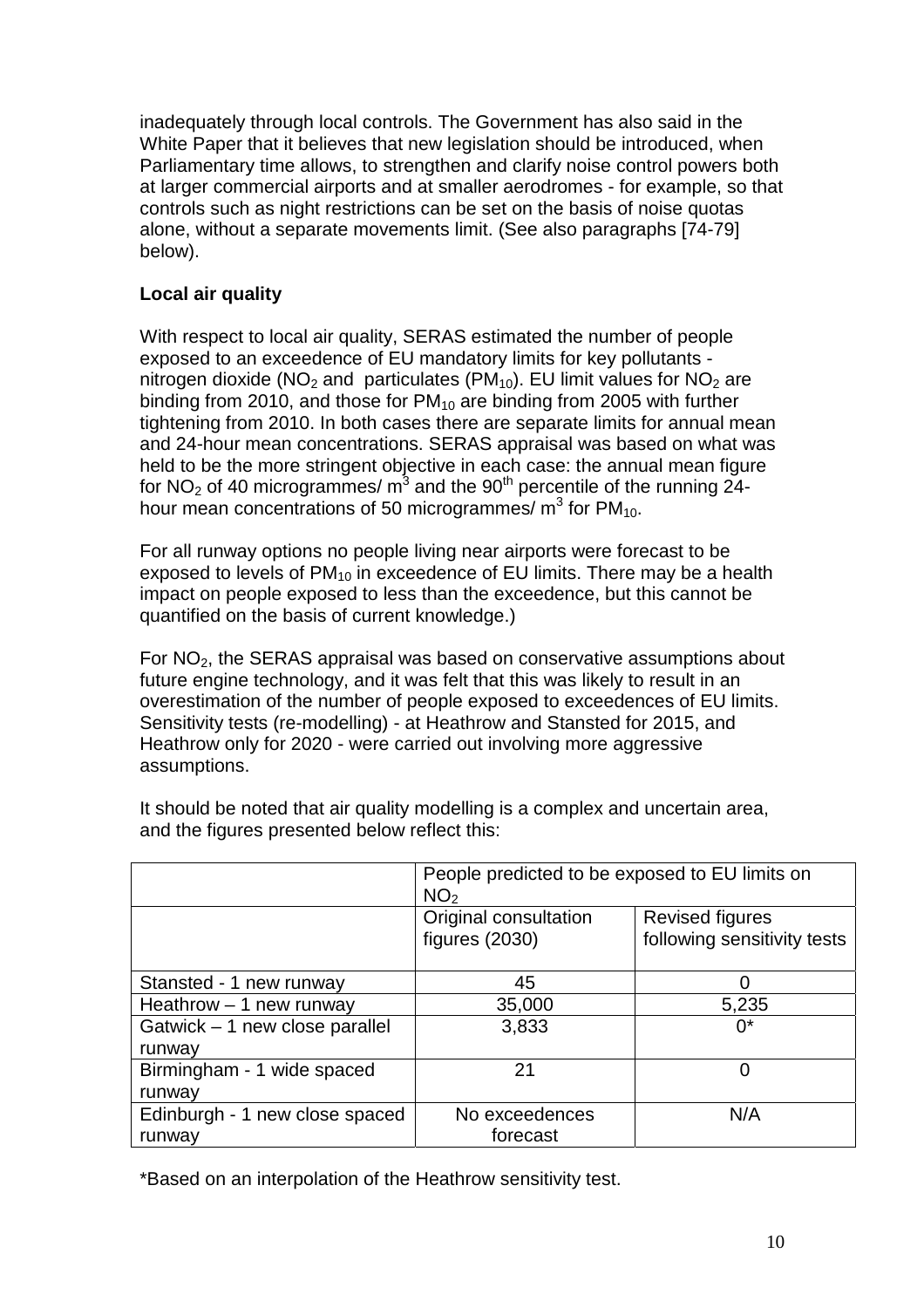40. For both Stansted and Gatwick, interpolation of the Heathrow sensitivity test would suggest that the projected population exposed to  $NO<sub>2</sub>$  levels in exceedence of EU limits would be reduced to a level that could in practice be managed without triggering exceedences.

# **Other costs**

41. In reaching decisions about additional capacity Ministers have taken account of a number of other impacts including land and property take, heritage, ecology, water and urbanisation. It is also possible that surface access links to airports could run through communities and disrupt community access and networks. Such impacts are not quantified in monetary terms. This is because there is significant uncertainty about the evaluation methodology (even when a methodology exists) and transference of methodology across locations to allow comparison (bearing in mind that environmental assets are often unique to location). The consultation documents and the studies referred to therein sought to identify the impacts, and possible mitigation required, although the details would be a matter for the planning process, and would not be determined until the airport prepared specific development proposals. Many airports do have schemes aimed at helping to address the effects of airport development, including community loss. Some development options would result in the loss of houses and some would require building on amenity land or development within green belt.

42. Notwithstanding the difficulty in quantifying these impacts in monetary terms, it is possible to compare them on a quantitative basis for each of the options presented. For instance, in the South East, the one new runway Stansted option involves far more land take and loss of Grade II listed building than many of the other options. On the other hand, it scores low on residential properties lost (100 compared to 260 at Heathrow, and 300 for the wide spaced Gatwick option). It also scores low on the number of people affected by noise and poor air quality. With respect to ecology, the impacts are small for nearly all options (the exception being Cliffe where the impact is high).

43. In the South East, providing extra capacity within the designated airport system, could adversely affect some of the smaller airports. Their ability to attract customers from outside their immediate catchment area might be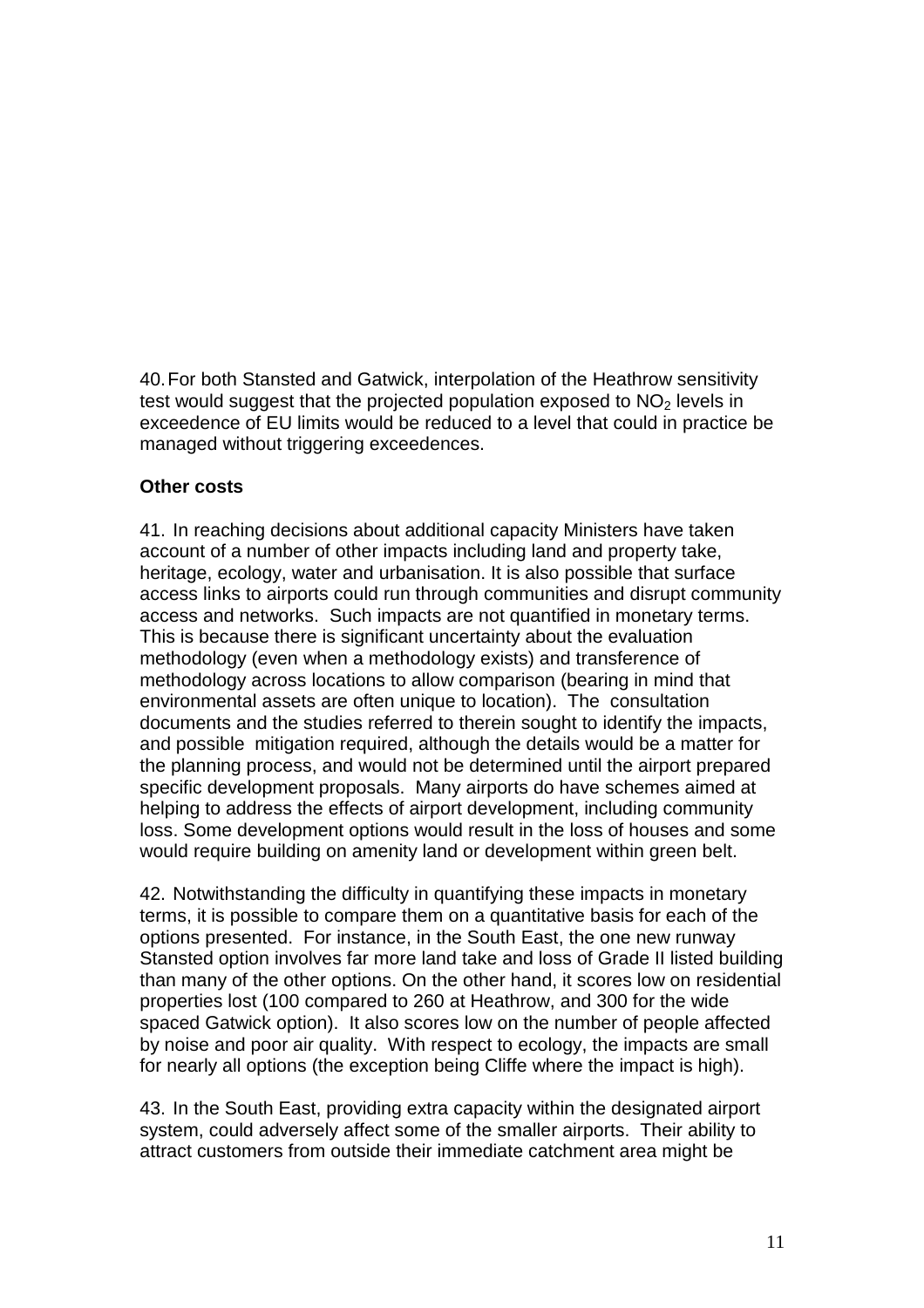reduced because more demand will be met at the main airports and less diverted to the smaller ones.

The White Paper will remove uncertainty and anxiety for many people suffering 'generalised' blight as a result of proposals for airport development in the consultation. But others will be affected where new runways are favoured and where land is safeguarded for future development by the White Paper. Measures are needed to deal with 'generalised' blight in the interim period until statutory blight measures apply. Arrangements are being made for nonstatutory schemes to be brought forward locally by relevant airport operators.

44. The costs to airport operators of voluntary blight schemes to purchase properties or assist with relocation costs for people affected by airport development will vary from location to location. The timing of the expenditure and its extent are difficult to assess in advance as they depend on the extent of the blight caused and the uptake of the scheme. The airport operators would in any event be liable to the cost of property purchased within the airport boundary once planning permission was granted. The liability for expenditure would simply be brought forward. Airport operators will benefit by maintaining a fluid house market in the interim because this will help to profile expenditure on property purchase. Successful voluntary schemes would help airport operators maintain good relations with the local community and ease the process of planning authorisation. Those affected will benefit from the option of early purchase at a time of their choosing.

45. The cost of covering blight outside the future airport perimeter is an additional cost. However, there are benefits to the airport operator in that such proactive moves are likely to make the subsequent planning authorisation process easier.

# **COMPLIANCE**

46. There are no compliance issues regarding the airport capacity decisions, as such. The White Paper sets a policy framework for airport development; it does not itself authorise such development. Applications for planning consent will continue to be made through the planning system in the normal way. Policies in the White Paper will be a material consideration in the handling of any such applications.

47. Where necessary, airport operators will need to fund the cost of revising their safeguarding maps to reflect any intended development. A full survey may cost in the region of £20K. But this cost would have occurred in the absence of the White Paper if and where development proposals were taken forward, as safeguarding maps are a normal requirement of the CAA. It is in the interests of airport operators to protect land for future development.

48. Compliance with noise mitigation and non-statutory blight schemes will be voluntary, although airport operators will be expected to take national policy into account and in some cases noise mitigation schemes may be required under local planning agreements.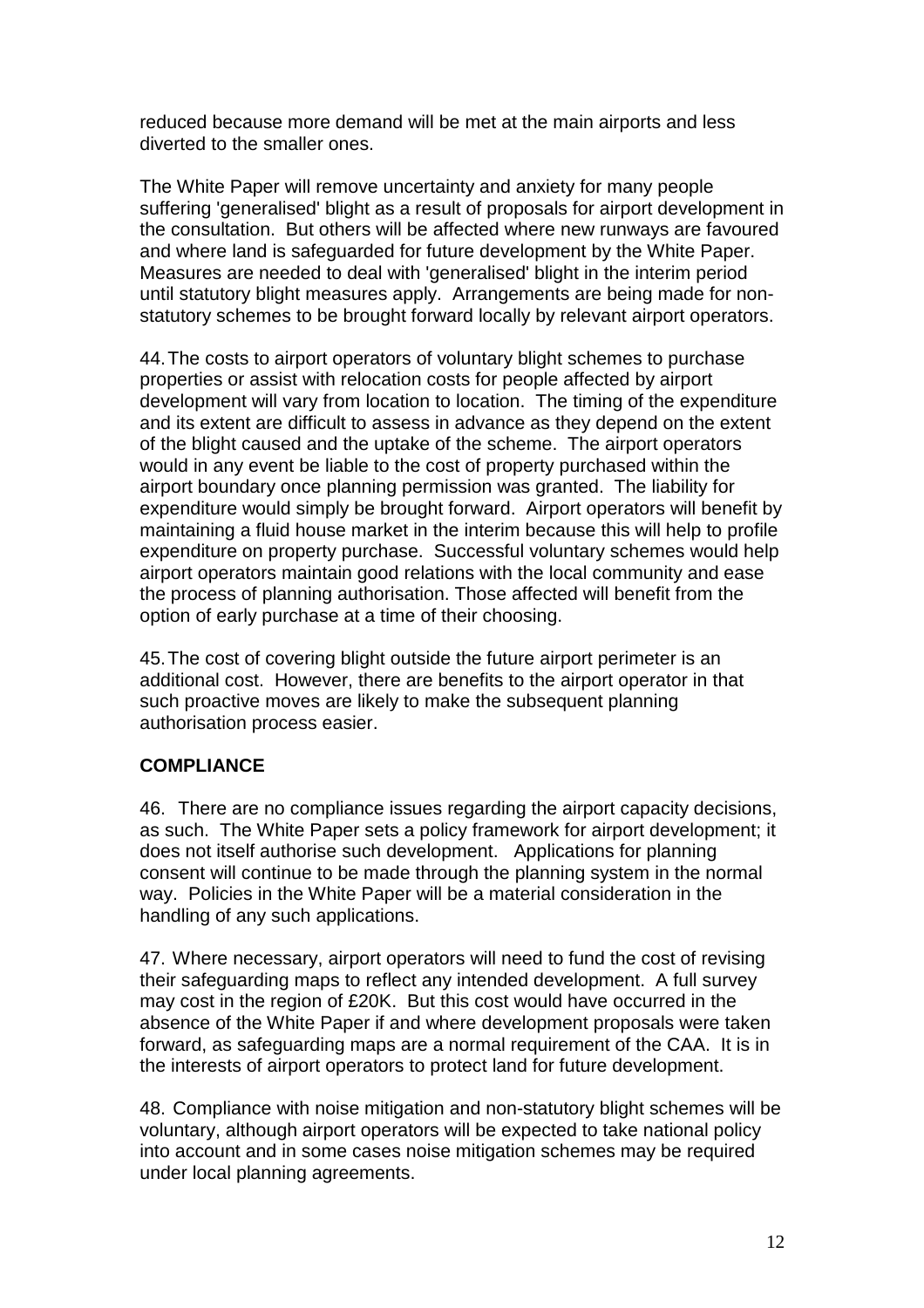### **EQUITY AND FAIRNESS**

49. Other than airports, there are no groups likely to be disproportionately affected.

### **IMPACT ON SMALL BUSINESS**

50. The impacts both on an airport business itself, and on other businesses in the area, are likely to be positive where the development of that airport has been signalled favourably. Alternatively, constraining airports would have negative impacts on those businesses, and on people wishing to fly.

51. The impact on small businesses is also likely to be positive. Increasing airport and air service capacity would increase the number of foreign tourists visiting the UK. This benefits the UK tourism industry which comprises many small businesses. There will also be an impact on business travel: companies dependent on air travel will move into areas where air services meet their needs and will contribute to the local and wider economy.

# **IMPACT ON CHARITIES AND VOLUNTARY ORGANISATIONS**

52. No specific impacts are envisaged on charities or the voluntary sector.

# **COMPETITION**

53. Failure to provide increased airport capacity as demand rises could adversely affect competition between airlines. As unsatisfied demand for runway slots increases, some routes would become unsustainable, and airlines would tend to focus on more popular, more profitable routes at the expense of less profitable ones. The total number of destinations would fall and, inevitably, London's route network would be eroded compared with Paris, Frankfurt and Amsterdam.

54. Shortage of capacity would also prevent new routes being developed and offered to consumers by different airlines in a competitive environment. It would be a barrier to new entrants and limit the competition they might provide to existing airlines and other new entrants.

### **CONSULTATION**

55. In addition to the regional consultation exercises referred to in paragraphs 8-11 above (and immediately below), the Government has taken into account the responses received in respect of *The Future of Aviation*, a wide-ranging consultation exercise in 2000/01 on aviation policy issues.

### **Response to regional air services consultation**

56. In all, some 500,000 responses were received to the consultation on airport options. In the South East, amongst the 500 or so larger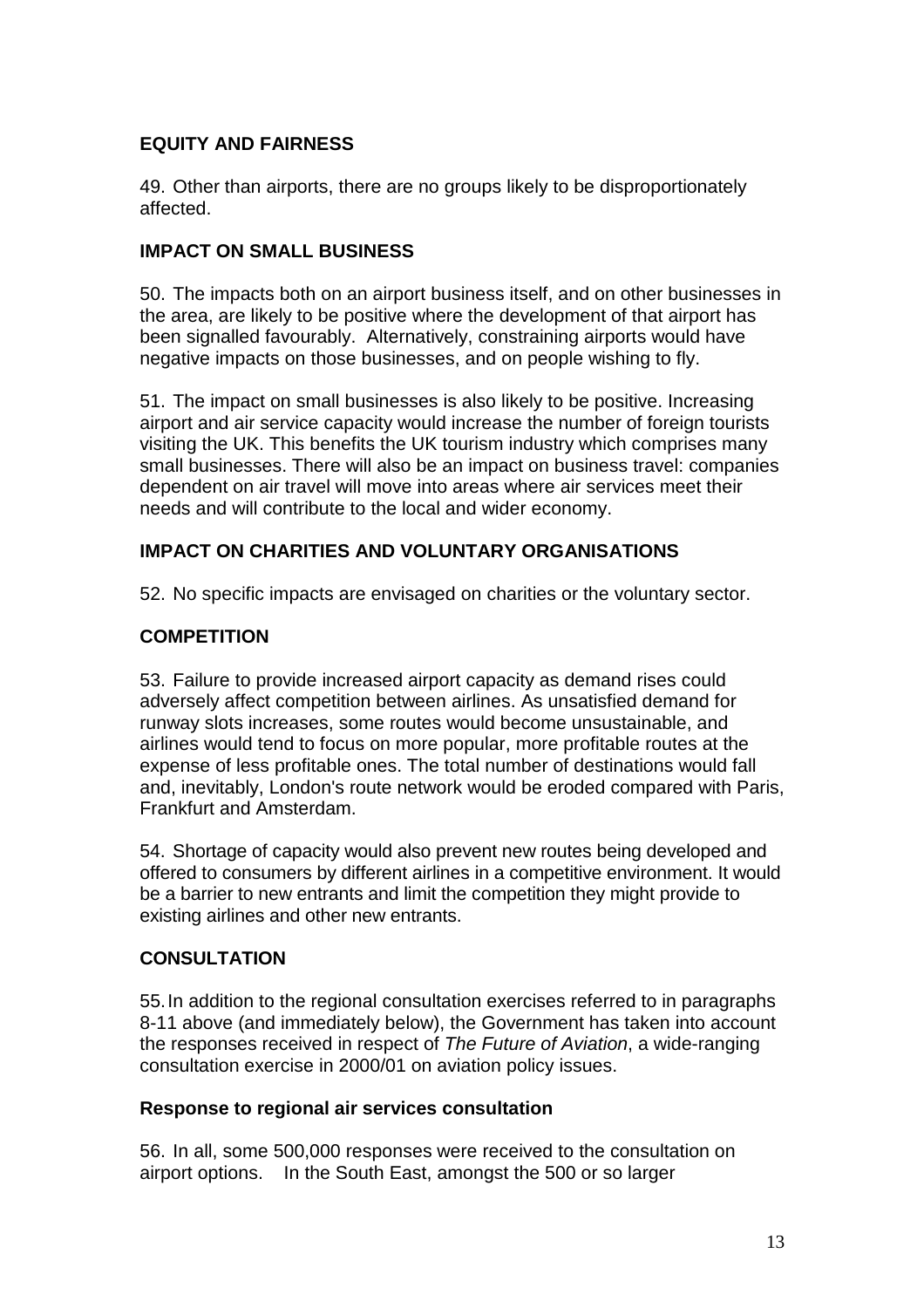organisations (economic, political, environmental groups and the aviation industry), the greatest number supported some runway development at Stansted, followed by Gatwick, and then a new runway at Heathrow. However, there were more opponents than supporters for a new runway at Heathrow. There were also significantly more respondents opposed to Cliffe than supporters. Generally, support lessened and opposition increased for the larger expansion options (e.g. three runways at Stansted).

57. A very large majority of the responses came from members of the public. All the major development proposals in the South East attracted strong opposition, mainly from the local population. Cliffe was the most unpopular and accounted for at least half of the responses, including many from RSPB cards. There was also hostility to expansion at Stansted, with some 24,000 registering their objections.

58. There was also significant opposition to major development proposals in the Midlands. Over 80,000 registered their objections to the proposed new airport at Rugby and more than 40,000 opposed expansion at Birmingham. At East Midlands the response rate was much lower with no clear consensus for or against. There were few responses in relation to Edinburgh and Glasgow and views were fairly evenly divided, with no clear preference either for or against expansion.

59. The views expressed in responses cannot be regarded as statistically representative of the population as a whole, nor within a given region. Furthermore, given the self-selecting nature of respondents, it is not surprising that a high level of response was received from interested parties such as regular air travellers, those in the aviation industry and those living near options for airport development.

60. Specific noise mitigation proposals were made in the SE consultation document, and more general measures discussed in the other consultation documents. Airport operators were consulted on noise mitigation schemes and on land protection and blight issues where new runways were under consideration.

### **Consultation Within Government**

61. The following Departments and Administrations were consulted in the course of preparing the White Paper:

Office of the Deputy Prime Minister Her Majesty's Treasury Department for Environment, Food and Rural Affairs Department for Education and Skills Department of Health Department of Trade and Industry Department for Culture, Media and Sport Ministry of Defence Department for Work and Pensions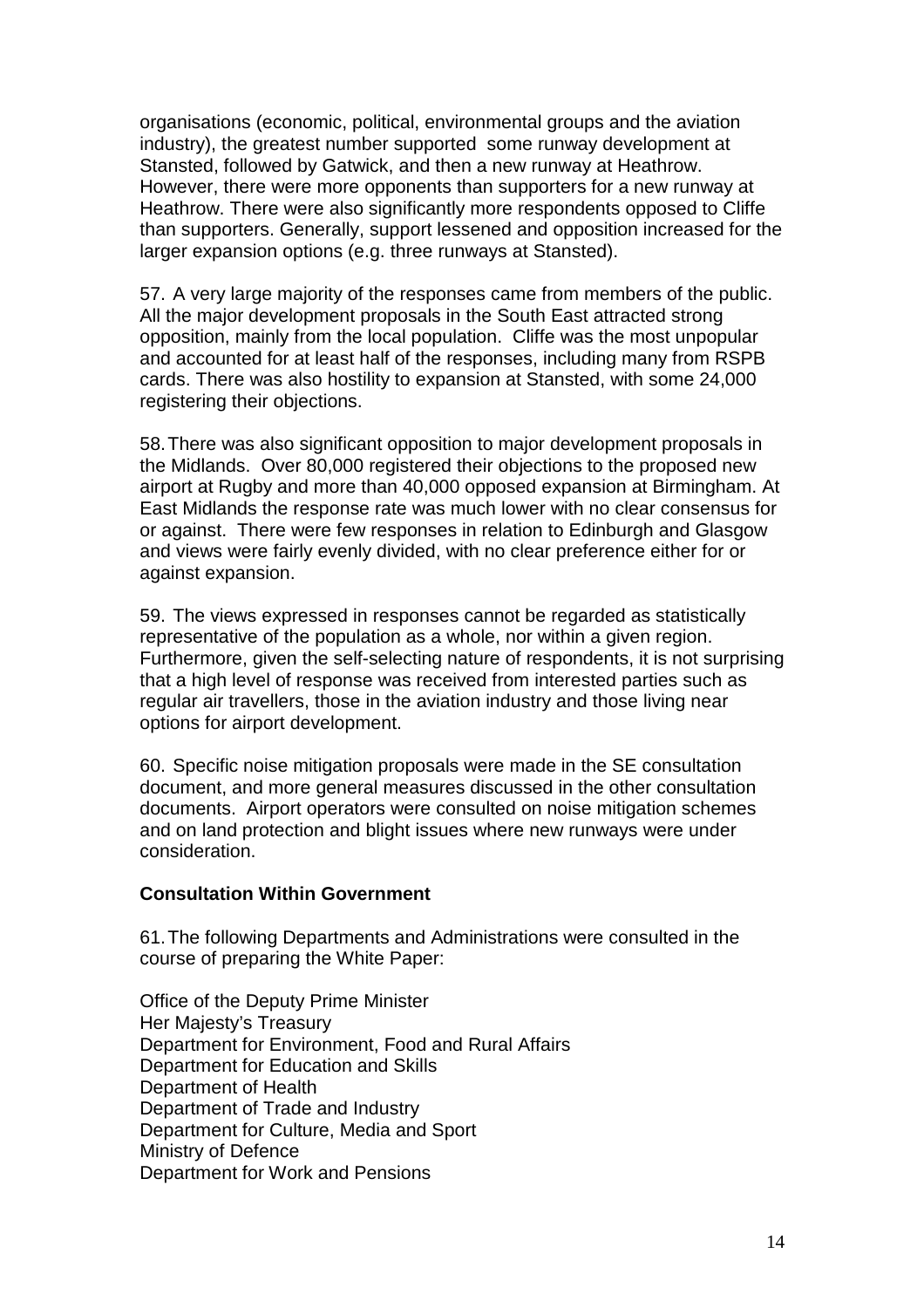# **KEY CONCLUSIONS: SOUTH EAST**

62. At Stansted the noise impacts are comparatively small and no air quality problems are expected. The extra capacity is also much greater (an additional 47mppa over capacity at maximum use), and there are large net economic benefits. Furthermore, expansion of the airport will complement Government regional policies, particularly the London/Stansted/Cambridge growth area.

63. At Heathrow there was a high risk that people would be exposed to levels of NO<sub>2</sub> in excess of mandatory EU limits. Only when there is sufficient confidence in consistently meeting air quality targets (as a result of less polluting aircraft technology, better airport/aircraft operations, and lower pollution from vehicular traffic) could another runway at Heathrow be considered.

64. For Gatwick, reneging on the 2019 legal agreement would have set an unacceptable precedent and would undermine confidence in existing and future legal agreements. The case for development of Gatwick was not strong enough to warrant seeking to overturn the planning agreement by means of primary legislation.

65. For Cliffe, there would be significant ecological impacts, there would be risks and difficulties of promoting a large new alternative hub at that location and a very serious risk to aircraft safety presented by the large numbers of birds in the area. In addition, because of the high capital costs, the net economic benefits were lower than any combinations of development providing a new runway at two different airports.

66. Luton is a priority area for regeneration and expansion of the airport would create jobs and assist the local economy.

# **RECOMMENDATIONS: SOUTH EAST**

67. In summary, our principal conclusions about new runway capacity in the South East are:

- there is an urgent need for additional runway capacity in the South East:
- we support making best use of the existing runway at Stansted and development to its full use of a single runway at Luton;
- we support the provision of two new runways in the South East by 2030;
- we support development as soon as it could be delivered of a second runway at Stansted as the first new runway to be built in the South East;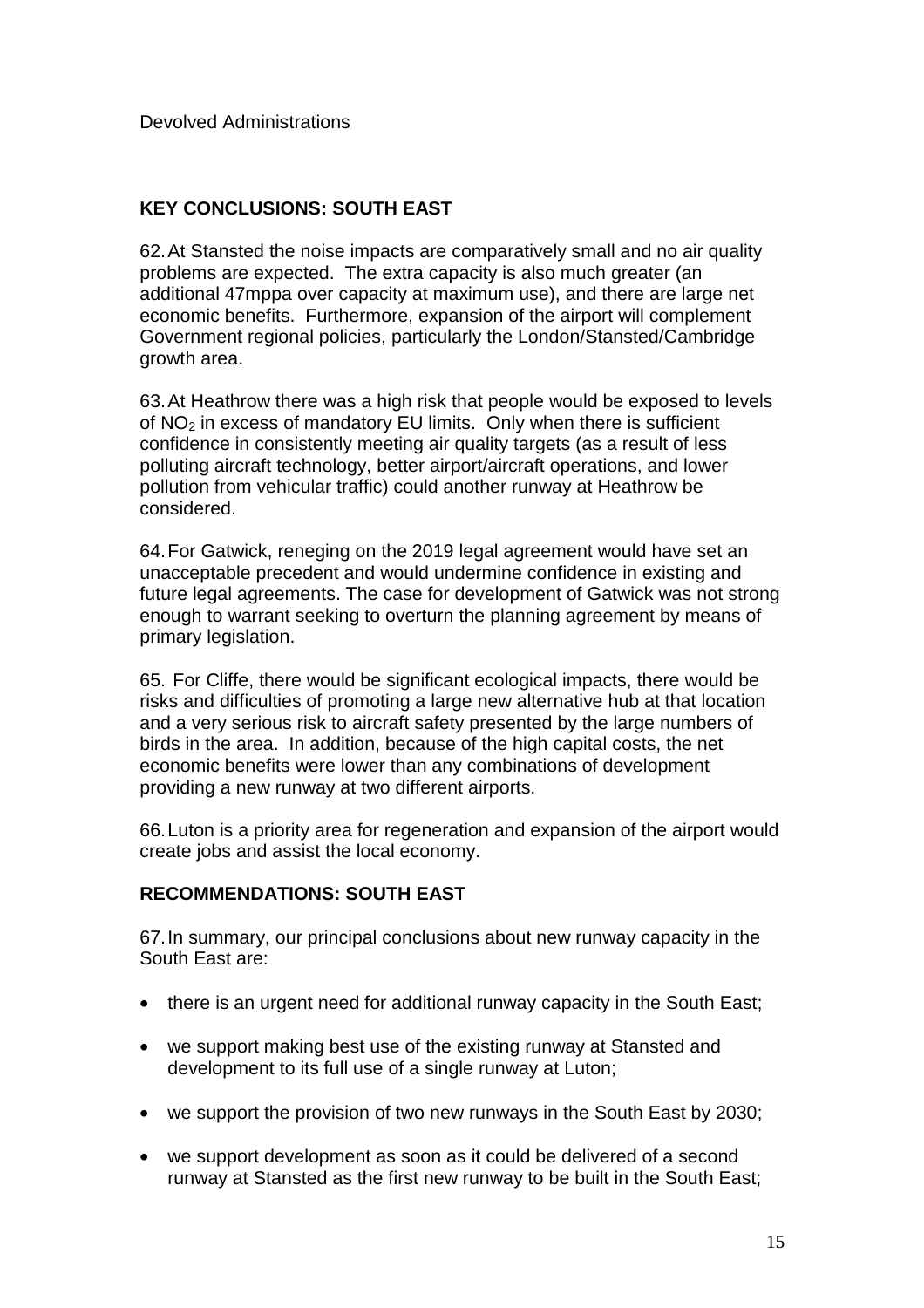- we support development of Heathrow within stringent environmental limits, including a new runway as soon as possible after the new runway at Stansted;
- we propose an urgent programme of work and consultation to find solutions to the key environmental issues at Heathrow and to consider how we can make best use of the existing airport;
- we believe that the case for a second new runway in the South East is sufficiently strong that land should be safeguarded for a new runway at Gatwick after 2019 as a fall-back option, in case it becomes clear in due course that the conditions attached to the construction of a third Heathrow runway cannot be met;
- we do not support options for two or three additional runways at Stansted, or for the options of a new close parallel runway or two new runways at Gatwick;
- we do not support the option of a new airport at Cliffe, or any of the proposals for alternative locations put forward during the consultation;
- we do not support development of Alconbury for passenger or freight services, but we do support further study of the potential for relocation of aircraft maintenance operations from Cambridge to Alconbury.

# **KEY CONCLUSIONS: OTHER PARTS OF UK**

68. There is a strong economic case for a second runway at Birmingham. In addition, a second runway, with associated terminal and apron development, is financially deliverable. The key negative impact from development at Birmingham is daytime noise impact, which is second only to Heathrow. Even with an aircraft noise reduction of -14dBA, a new runway at Birmingham would increase the population in the 57dBA contour from an estimated 33,700 at present to around 80,000 in 2020 and a suitable mitigation and compensation package would need to be introduced. A short wide spaced runway would not impact on Bickenhill Meadows SSSI.

69. East Midlands - is the third largest freight airport in the UK. Air freight services are vitally important to many sectors of the national economy but by their nature can result in many night flights. Although a new runway at East Midlands would only increase the population in the 57dBA daytime contour from an estimated 2,500 at present to around 15,000 in 2030 (assuming a - 14dBA improvement), the increase in the number of night flights will be very significant. A suitable mitigation and compensation package would need to be introduced. Slight changes in the runway alignment would mean that there would be minimal impacts on Breedon Hill Church.

70. Midlands New Site - A new airport in the Midlands would only be viable with no, or at most one, new runway in the South East and if Birmingham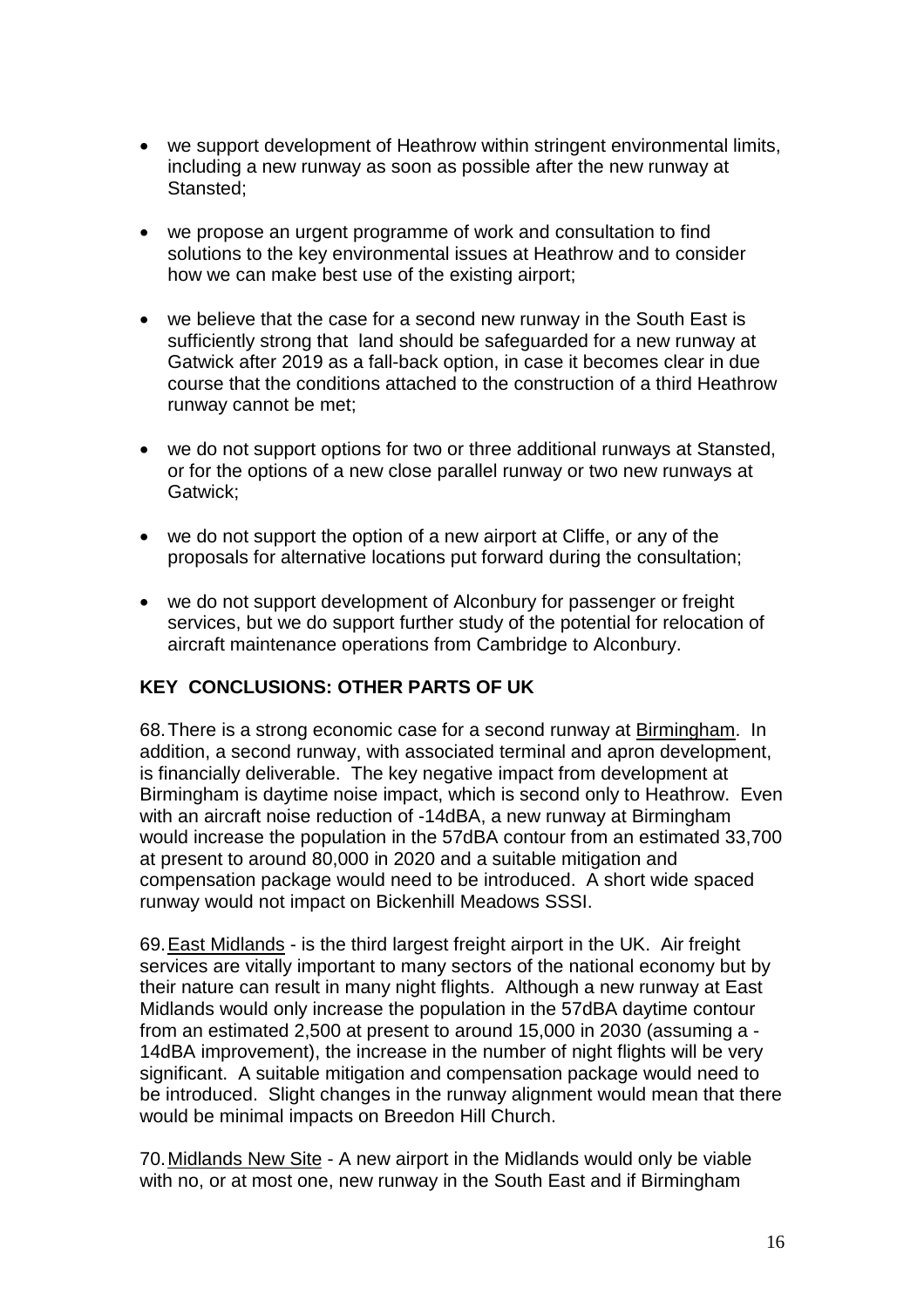Airport closed. It would have significant impacts in terms of land take, loss of community, noise and, to a lesser extent, air quality. There are also potential impacts on a nearby bird sanctuary and risks associated with birdstrike and flooding.

71. Edinburgh - there is a good economic case for phased development of additional runway capacity at Edinburgh . The Royal Highland and Agricultural Society of Scotland (RHASS) which borders the airport's apron area to the south of the main runway will need to be relocated to facilitate development. Closing the airport's crosswind runway when the new runway opens would release land for commercial development and contribute towards the airport's development costs. There would be a need to culvert a section of the River Almond. A new runway would also reduce the number of night movements flying directly over Cramond and, coupled with a 14dBA reduction in aircraft noise, would reduce the population in the 57dBA contour from 4,400 today to 3,300 in 2030.

72. Glasgow - The case for an additional runway at Glasgow is much less strong. Terminal expansion could cater for over 20Mppa without the need for a new runway and even with the most optimistic forecasts a new runway would not be operationally required until very close to 2030. The economic appraisal shows that the net benefits would be marginaleven under the high end of our forecasts. At 2030 with a noise reduction of -14dBA a new runway at Glasgow would increase the population in the 57dBA contour by around 10,000 but there are no forecast local air quality problems. A new runway at Glasgow could impact on the Black Cart SAC but support for development is strong amongst local stakeholders because of its potential to generate employment and regeneration benefits.

### **RECOMMENDATIONS: OTHER PARTS OF UK**

73. After careful consideration of all the relevant appraisal, and taking account of responses to consultation, the Government has reached the following conclusions:

- that at least one new runway will be required in the Midlands before 2030 and the Government supports the development of a new short widespaced runway and associated infrastructure at Birmingham;
- that growth at East Midlands is unlikely to justify development of a second runway before 2030 and the Government does not propose to safeguard land at this time. However, if growth at the airport in future years proves to be more rapid than we currently expect, this issue will be kept under review;
- that a new airport in the Midlands should not be supported;
- that one new runway will be required in Scotland before 2030 and the Government supports the phased development of Edinburgh Airport in which a new close- spaced runway and associated taxi-way and terminal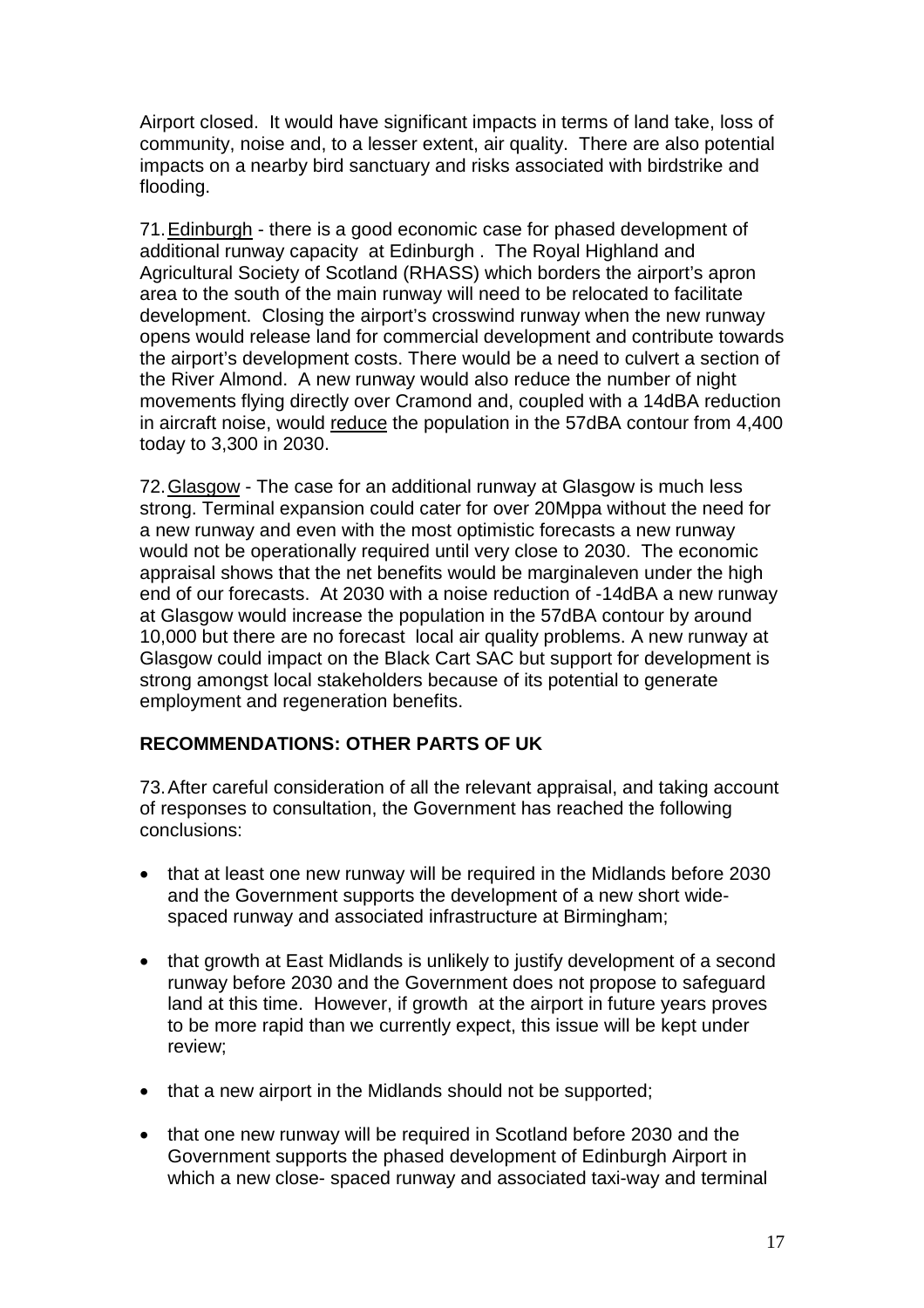infrastructure is built once the cross-wind runway has been brought into full operation; one the new runway is open the cross-wind runway would shut to all but taxiing traffic;

- that there is not a strong case for safeguarding a second runway at Glasgow. However, the planning authority is recommended to consider whether appropriate provision should be made to reserve land considered necessary for future airport development, including a possible additional runway, in a future review of their Local Plan;
- that there is scope for future runway extensions and associated taxiway and terminal infrastructure at Aberdeen, Bristol, Inverness, Leeds Bradford, Liverpool, Newcastle and Teesside; and a need for new terminal capacity and associated infrastructure at other regional airports. The Government supports their development as set out in the White Paper.

### **CONTROLLING NOISE IMPACTS**

74. The increases in airport capacity envisaged in the White Paper need to be matched by stringent measures to control noise - mostly delivered locally, but within an overall national and international framework. The basic aim is to limit and, where possible, reduce the number of people in the UK significantly affected by aircraft noise.

75. At Heathrow, the Government's policy - reaffirmed in the consultation document - is to take all practicable steps to prevent any deterioration in the noise climate, and to continue to do everything practicable to improve it over time. At Birmingham Airport, where the number of people newly affected by noise is likely to be second only to Heathrow, we have concluded that growth should be subject to stringent limits on the area affected by aircraft noise, with the objective of forcing airlines to introduce the quietest suitable aircraft as quickly as reasonably practicable. The limits should be set at least 10 years ahead, and will need to be reviewed at intervals between now and 2030 to take account of emerging developments in aircraft noise performance. We also agree with the airport company that the [ne](#page-17-0)w runway should be limited to aircraft with a noise quota no greater than  $0.5^4$ , and should not be used at night.

76. Similarly at Stansted, the area affected by daytime noise of at least 57dBA will increase. Estimates suggest the numbers affected would rise to around 8,000 by 2015 and 14,000 by 2030 (assuming no further improvements in aircraft noise performance after 2015). We believe that development of Stansted should therefore be subject to stringent limits on the area affected by aircraft noise, with the objective of inducing airlines to introduce the quietest suitable aircraft as quickly as reasonably practicable. The limits should look at least ten years ahead, and will need to be reviewed at intervals between now and 2030 to take account of emerging developments in aircraft noise performance.

<span id="page-17-0"></span> $\overline{a}$ <sup>4</sup> Calculated as in the present night restrictions regime for Heathrow, Gatwick and Stansted.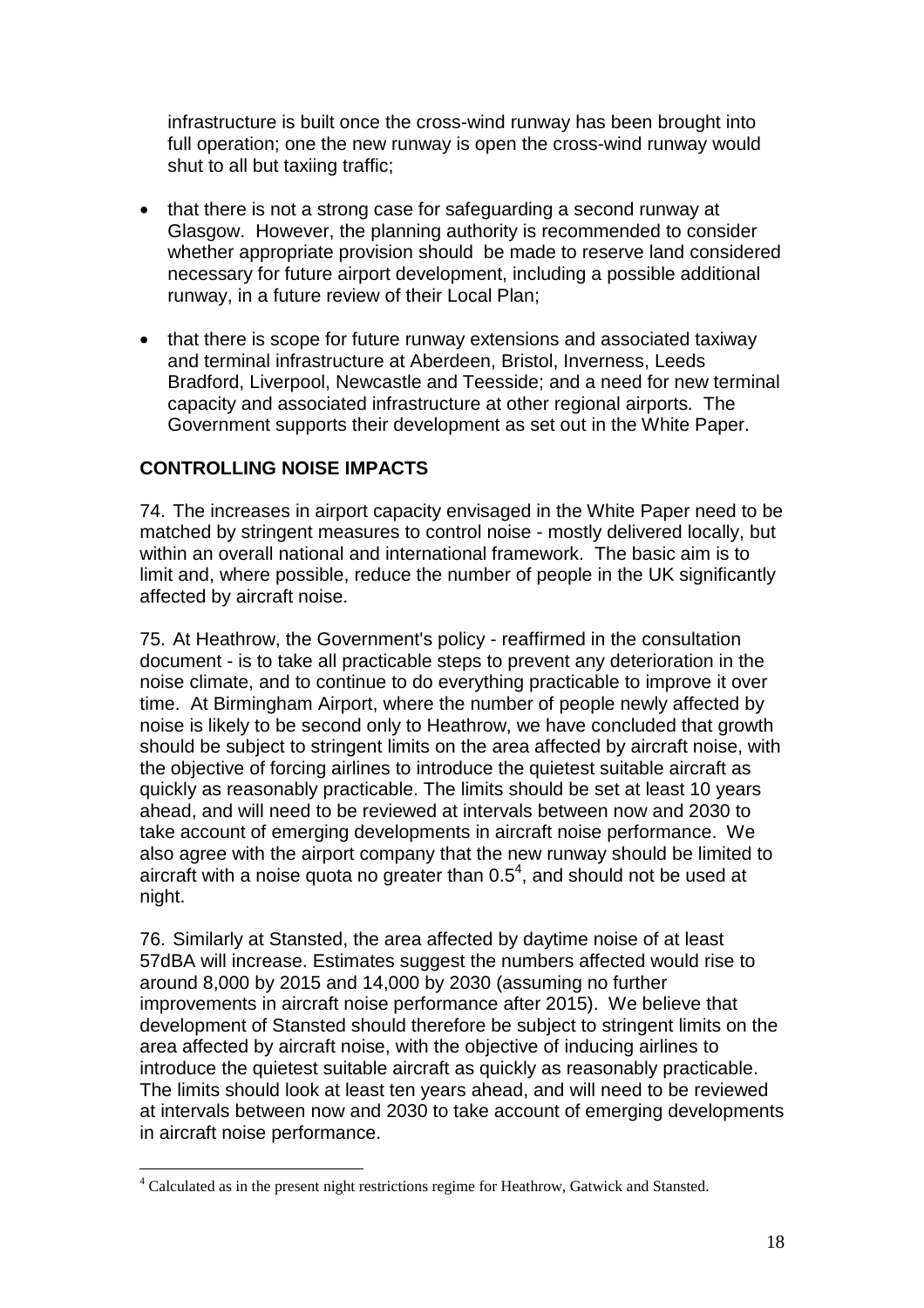77. And at Manchester, it will be important that every effort is made to secure the maximum possible reduction in noise levels and minimise the number of people potentially affected.

### ALTERNATIVE NEW AIRPORT PROPOSALS

During the course of consultation, a number of alternative proposals for new airports, outside those considered in the consultation documents, came forward. These were carefully considered but, for the reasons set out in the White Paper, it was concluded that they should not be taken forward.

### Blight

The Government has concluded that measures are needed to deal with the problem of generalised blight arising from developments favoured in the White Paper. Arrangements have therefore been made for relevant operators to bring forward voluntary schemes to give people redress for any blighting effect they suffer as a result of these proposals.

# **NOISE MITIGATION**

78. In relation to noise mitigation (see paragraphs [36 to 39]), the Government has concluded that airports should offer :

- to offer relocation assistance to those living within the 69dBA daytime noise contour; and
- to make available funds for insulation of other noise-sensitive premises, such as schools and hospitals, within the 63dBA contour;
- to purchase at market value any homes which both fall within the 69dBA noise contour and experience an increase of 3dBA;
- to fund noise insulation works to homes within the 63dBA contour, again where these properties are subject to a large increase in noise of 3dBA daytime or more; and also

79. The Government has concluded that it should provide a national benchmark for the level of provision that should be made available, leaving a large degree of local freedom to adapt local solutions to local problems. Current schemes operate fairly successfully on a voluntary basis and a prescriptive approach would not allow for local solutions to be made. In the case of noise sensitive buildings, such as schools and hospitals, which are difficult to mitigate for noise, significant difficulties would arise from any